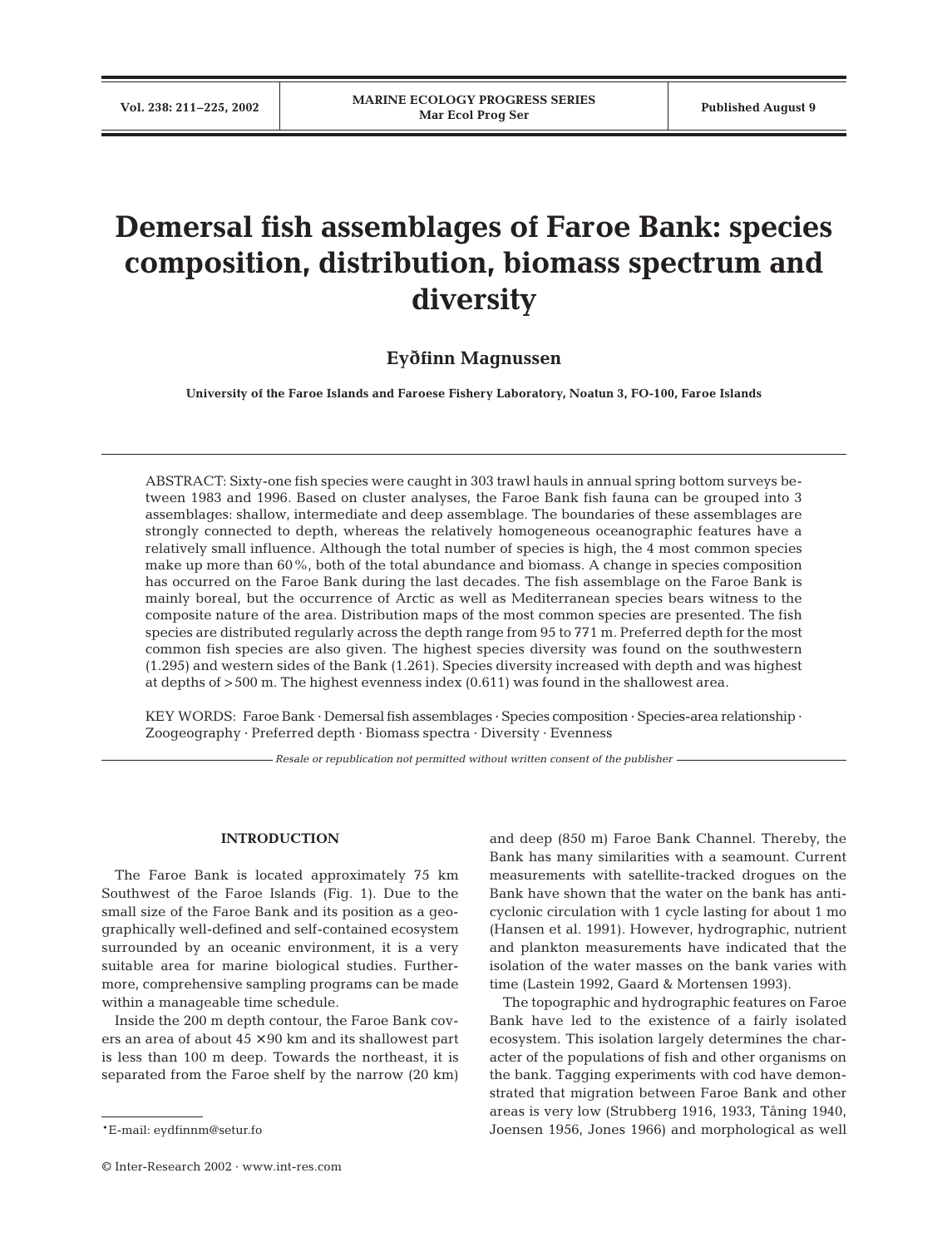as biochemical differences have been confirmed for cod on the bank (Love et al. 1974). Growth rate of cod on Faroe Bank is higher than in most other areas (Ursin 1984, Fjallstein & Magnussen 1996) and genetic differences based on DNA (Dahle 1995) and fatty acids (Joensen et al. 2000) have been demonstrated. For this reason the Faroe Bank cod stock is considered as a separate stock, which for all practical purposes does not mix with the nearby Faroe Plateau stock. Additionally, other fish species, e.g. haddock (Jones 1962), poor cod (Mattiangeli et al. 2000, 2001) and lemon sole (Rae 1939) are considered to be distinct from those on the Faroe Plateau, while other species on the bank are either not or rarely found on the Faroe Plateau (Joensen & Tåning 1970). Bottom trawl surveys around the Faroe Islands (unpubl. data) have also demonstrated that there are large differences in the distribution pattern for several of the species living on Faroe Bank as compared to Faroe Plateau. For example, megrim only occurs on the bank whereas squid and poor cod, which are common on the bank, are rare on the plateau. In contrast, plaice is common on the Faroe

**Study area.** The front between Faroe Bank water masses and the open ocean is usually situated close to the 200 m bottom contour (Hansen et al. 1991). Within this contour Faroe Bank covers an area of approximately  $3500 \text{ km}^2$  (Table 1).

**MATERIALS AND METHODS**

bution and diversity.

The general hydrographic condition around Faroe Bank has been reviewed by Hansen (1985) and Hansen & Østerhus (2000). The

area is characterised by a complex mixture of warm surface currents of Atlantic origin  $(>7°C, 35.15)$  to 35.30‰) and, at greater depths, cold and less saline water masses of Arctic origin  $( $0^{\circ}$ C, 34.90 to 34.92‰).$ The warm and saline Atlantic water masses flow over either slope of the bank in a northward and eastward direction. On the southern side of the bank the whole water column is constituted by this water mass from the surface to bottom. At an depth below 500 m in the

Table 1. Size of Faroe Bank within different depth contours

| Depth range<br>(m) | NE-SW<br>extension | NW-SE<br>extension | Area               |          |  |
|--------------------|--------------------|--------------------|--------------------|----------|--|
|                    | (km)               | (km)               | (km <sup>2</sup> ) | (%)      |  |
| < 100              | 20                 | 7                  | 125                | 1        |  |
| $100 - 200$        | 86                 | 44                 | 3510               | 33       |  |
| $200 - 300$        | 91                 | 52                 | 1372               | 13<br>10 |  |
| $300 - 400$        | 94                 | 63                 | 1082               |          |  |
| $400 - 500$        | 106                | 74                 | 1412               | 13       |  |
| > 500              | 116                | 109                | 3129               | 29       |  |



212

In fish biology, the main focus has traditionally been on providing advice for fishery management. Even though most of the research is focused on stock assessment, descriptions of benthic fish communities have been made, both of the fish assemblages (Gislason & Helgason 1985, Gomes et al. 1992, Marrett & Haedrich 1997, Mahon et al. 1998) and of the human impact on these (Daan et al. 1990, Greenstreet & Hall 1996, Jennings & Kaiser 1998, Hall 1999). The intention of this paper is to give a general description of the demersal fish assemblages on Faroe Bank including species composition and interactions, as well as geographic distri-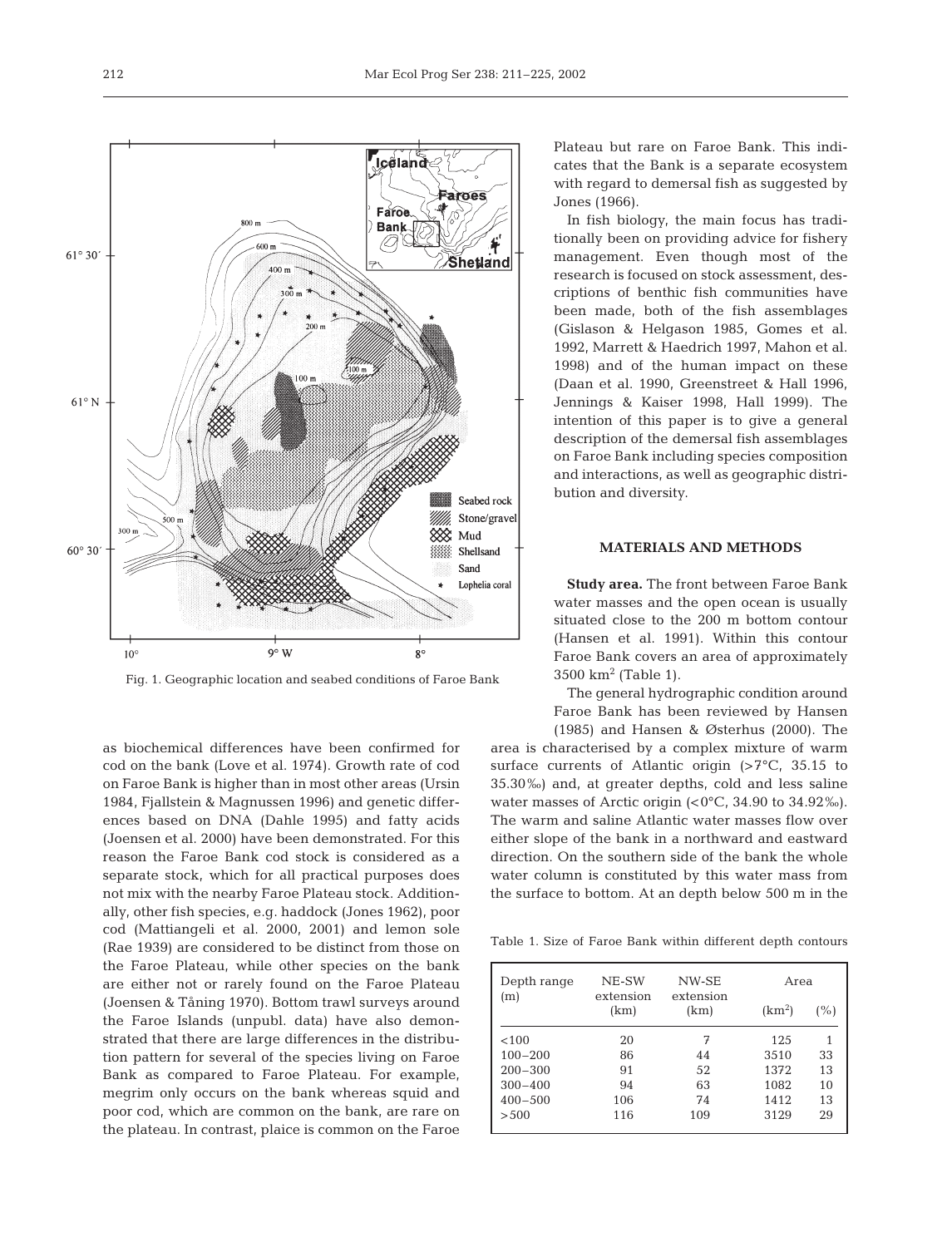Faroe Bank Channel, and on the eastern side of the bank, the water mass consists of cold Norwegian Sea water (Hansen & Kristiansen 1999). Hence, water masses on Faroe Bank are of both Arctic and boreal origin. Temperature measurements (unpubl. data) show that the bottom temperature on Faroe Bank in March is mainly between 7.5 to 8.0°C and in September between 8.5 to 11°C. Bottom temperature conditions on the bank are fairly homogeneous at any given time and depth. Because of atmospheric cooling the lowest temperature in March is on the shallowest part of the bank and the highest temperature is in deeper water. In September it is opposite. Faroe Bank has strong currents. Current amplitude of the  $M_2$  constituent is in the range from 29 to 37 cm  $s^{-1}$  and  $S_2$  is 10 to 11 cm  $s^{-1}$  (Simonsen 1999). The strong tidal current reduces the stratification on the bank compared to more open waters, but still the bank may have some stratification during summer (Lastein 1992).

The seabed condition on Faroe Bank is shown in Fig. 1. This map is based on information collected from inquiry forms answered by Faroese fishermen as well as available scientific material (Frederiksen et al. 1992, Nørrevang et al. 1994). The seabed mostly consists of sand with some spots of pebbles, stones and limited areas with seabed rocks. At depths of less than 200 m, shell sand predominates. On the slope around the bank at depths of more than 200 m, we find the scleractinian coral *Lophelia pertusa* (Frederiksen et al. 1992). Soft bottom areas dominate the slope on the south and southeast side of Faroe Bank.

**Sampling.** This paper analyses data from bottom trawl surveys on Faroe Bank which have routinely been carried out by RV 'Magnus Heinason' since 1983 (Fig. 2). To minimise annual variation, only trawl hauls taken in spring have been included in the analysis. From 1983 to 1996, 303 trawling stations were sampled on Faroe Bank, of which 273 had tow durations of between 50 and 80 min. The surveys on Faroe Bank were mainly designed to study cod, haddock and saithe. Because of this, most stations are within the 200 m depth contour. To carry out surveys on Faroe Bank, the area is divided into 128 statistical squares of equal size, 5' latitude  $\times$  10' longitude corresponding to approximately  $5 \times 5$  n miles.

From 1983 to 1991 and again in 1996, the surveys were carried out in the second half of February and in March. In 1992, the surveys were in mid-February



Fig. 2. Total number and location of sampling hauls on Faroe Bank

and again in mid-April. In 1993 to 1995, they were in April and May. The numbers of trawl stations varied during this period. Until 1991, the station number varied between 10 and 22. After that, the number was between 37 and 55 stations. Before 1993, stations were randomly positioned but since then they have been fixed. This survey design has resulted in an unequal distribution of trawl hauls in the research area (Fig. 2).

In all the years examined here, the same type of trawl was used: a 116-foot (35.4 m) 4-panel trawl with 18 m between ground wings and 40 mm nominal mesh size in the codend. To reduce possible effects from diel migration, the time of fishing was between 06:30 and 18:30 h. Tows were usually of 60 min duration. Towing speed was approximately 3 knots giving a swept area of approximately  $100000 \text{ m}^2$ .

**Data analysis.** The species list is based on all 303 hauls, while the quantitative analyses only include tows with durations between 50 and 80 min. Where possible, allocation of fish to zoogeographic group follows Joensen & Tåning (1970), otherwise Whitehead et al*.* (1984) was used. The limited number of trawl hauls did not allow a statistical test of species composition and distribution by squares. Instead, analyses are based on main areas that squares were grouped into (Fig. 2). Homogeneity in geographic distribution of each species was tested by a  $\chi^2$ -test using frequencies of occurrence in main areas. Because of the great dis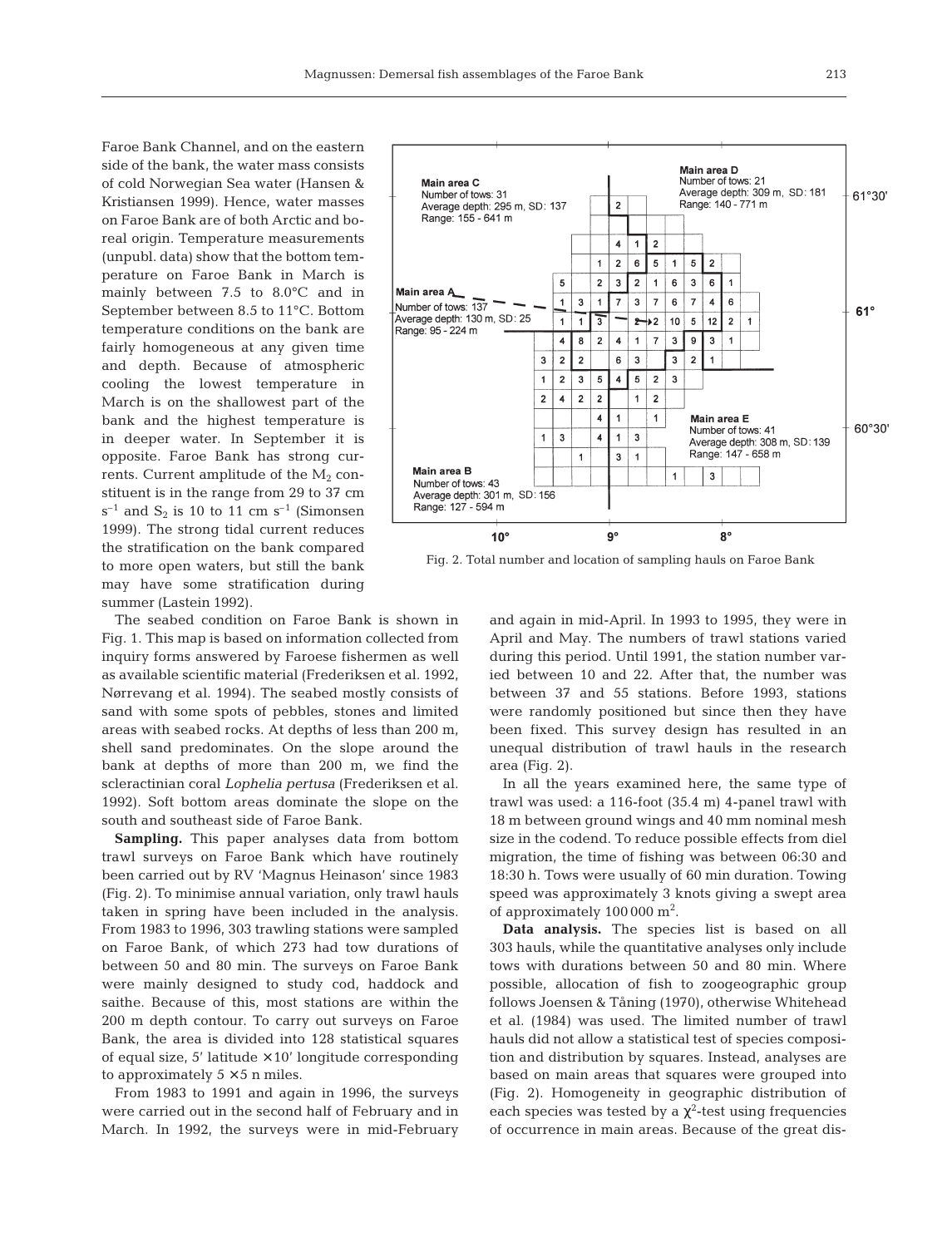similarity in depth between the shallower Area A and the other main areas, Area A was not analysed. To check for a north-south gradient in species distribution, the Main Areas B and E were tested against Areas C and D. East-west gradient was tested comparing Main Areas B and C against Areas D and E. The tow depths used in the analysis are averages of initial and final depth. For some of the analyses, data are grouped into 100 m depth zones. Biomass spectra were integrated by plotting the proportion of total biomass, regardless of species, of various size classes, defined as  $log<sub>2</sub>$  of the mean body weight. To do this, length units were converted to weights using the length-weight relationship described in Magnussen (unpubl.), and Coull (1989) when available. Otherwise information from the fish-database on the Faroese Fishery Laboratory was used. Statistical analyses were carried out using the SYSTAT 8.0 program package (SYSTAT 1998). Cluster analyses were based on average numbers of fish caught in each square using Pearson's correlation coefficient with complete linkages. The preferred depth for each species was calculated as the average of initial and final fishing depth of each trawl haul weighted by the weight of the respective fish species caught in the haul. The Shannon species diversity index *(H)* was calculated as:

$$
H = -\sum_{i=1}^{s} p_i \ln p_i
$$

where  $p_i$  is the proportion of the *i*th species caught on each station, *S* is the number of species in the sample. Evenness, which is a measurement of how evenly the species composition is distributed, was calculated as:

Evenness



 $=$   $\frac{H}{H_{m}}$ 

Fig. 3. Cumulative number of new species as a function of number of trawl hauls at depth intervals of 100 m from 94 to 771 m. The curve for 100 to 200 m continues to 178 stations, at which point the ordinate is 43 species

Shannon and evenness indices were calculated for each trawl haul. Average values were compared between the 5 main areas with Kruskal-Wallis test and for a north-south and east-west gradient with Mann-Whitney *U*-test. The relationship of Shannon and evenness indices to depth was investigated by linear regression and the slope tested for the difference  $from 0$ 

## **RESULTS**

#### **Species composition**

A total number of 61 fish and squid species were caught (Table 2). Fish were caught at all depths from the shallowest area on the central bank (92 m) to the deep slope areas (901 m).

Table 2 lists the species together with their zoogeographic group and depth range. The only invertebrates considered to be sufficiently well sampled by the trawl gear were squid and European flying squid, which are included in this analysis. Of the 61 species caught, 4 are associated with the Arctic zoogeographic area, 30 are boreal, 3 are Arctic-boreal, 24 are Mediterranean-Atlantic or Mediterranean-boreal. Four of the species are East Atlantic with their northwesterly boundary at the Faroe Islands.

Plots with cumulative species number as a function of number of trawl hauls (Fig. 3) provide a clue to species heterogeneity in the investigation area. The total cumulative number of species by tow indicates the richness in the area. That number may be reached quickly if the area is quite homogeneous and slowly if it is heterogeneous. Even with 303 hauls, further species were still encountered on Faroe Bank. There were dif-

> ferences in the pattern of species composition at the 6 depth zones. Species richness increased with depth and was highest at a depth of more than 500 m. In spite of the fact that there were only 19 tows at depths more than 500 m, 37 different species were caught, compared to 43 species in 178 hauls at depths between 100 and 200 m. Increase in species richness with depth can partially be explained by an increase in area at larger depth. According to the theory of island biogeography (Pianka 1988), the species-area relationship can be described by the equation  $S = CA^z$ , where  $S$ is the number of species, C is a constant, *A* is the area and *z* is the slope of the loglog regression. Including all tows at each depth zone the equation for the Faroe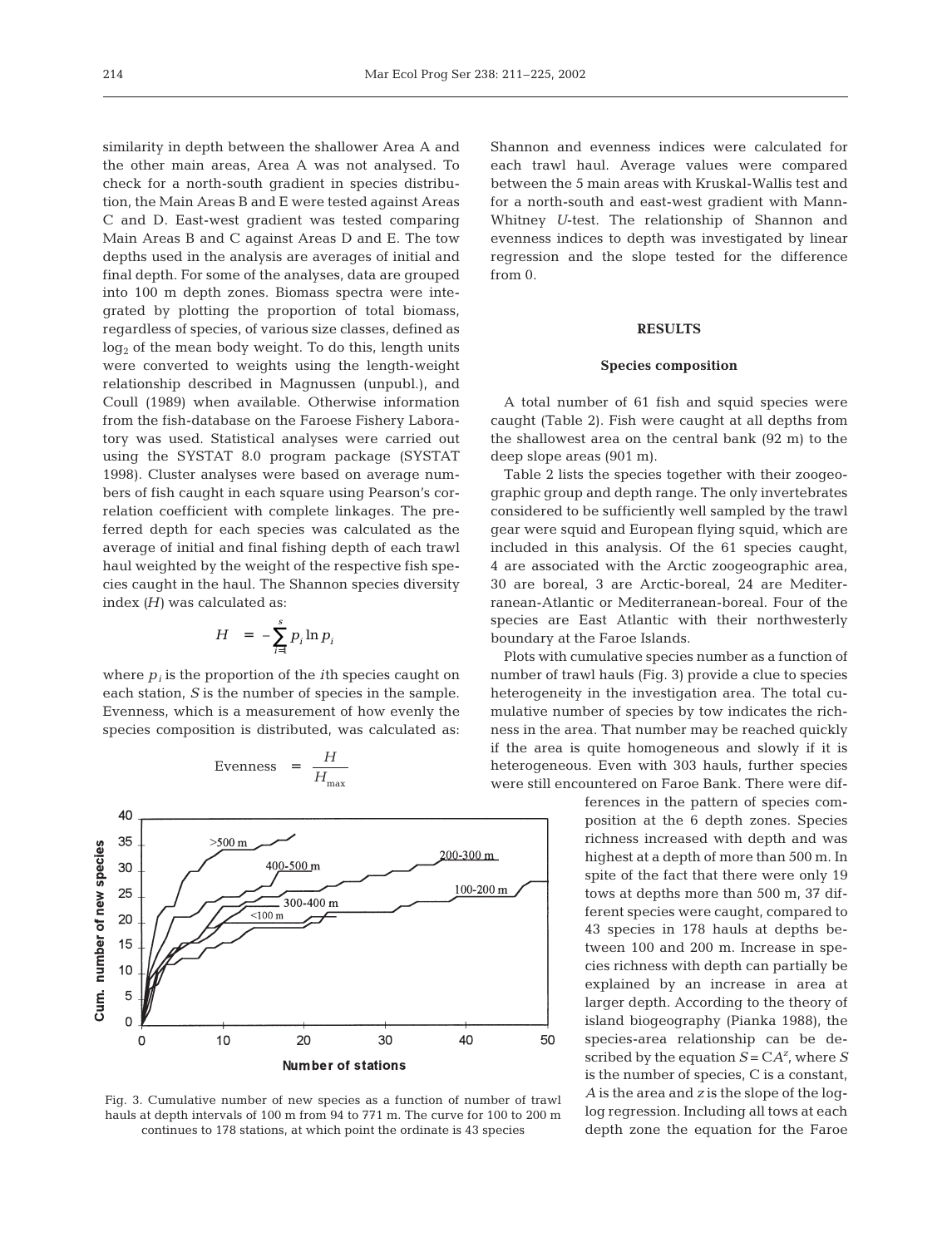Table 2. List of fish and squid species caught on Faroe Bank in bottom-trawl surveys from 1983 to 1996. Number of trawl hauls within each depth zone is shown below. The symbols used for commonness at each depth zone is: +++: Caught in 60 to 100% of the hauls;  $++10$  to  $60\%$ ;  $+$ : 3 to  $10\%$ ; (): Caught in less than 3% of the hauls; and  $-$ : not found. Abbreviations for the zoogeographic group are: A: Arctic species. B: Boreal species. AB: Arctic-boreal species. MAB: Mediterranean-Atlantic or Mediterranean-boreal. EA: East Atlantic species with their northwesterly boundary at the Faroes

|                                     |                                                            |                    | - Depth zone (m) —                                   |                                                |                                                      |                                                      |                                                      |                                      |                               |
|-------------------------------------|------------------------------------------------------------|--------------------|------------------------------------------------------|------------------------------------------------|------------------------------------------------------|------------------------------------------------------|------------------------------------------------------|--------------------------------------|-------------------------------|
| Species                             |                                                            | Zoogeogr.<br>group |                                                      |                                                | $< 100$ 100-200 200-300                              |                                                      | $300-400$ $400-500$ $>500$                           |                                      | Total                         |
|                                     |                                                            |                    |                                                      |                                                |                                                      |                                                      |                                                      |                                      |                               |
| Black-mouthed dog fish              | Galeus melastomus                                          | MAB, EA            | $\qquad \qquad -$                                    | $\left( \right)$                               | $^{+}$                                               | $^{+}$                                               | $^{++}$                                              | $^{++}$                              | $+$                           |
| Tope                                | Galeorhinus galeus                                         | MAB                | $\overline{\phantom{0}}$                             | $\left( \ \right)$                             | $\overline{\phantom{0}}$                             | $\overline{\phantom{0}}$                             | $\overline{\phantom{0}}$                             | $+$                                  | $\left( \ \right)$            |
| Spur-dog                            | Squalus acanthias                                          | <b>MAB</b>         | $\overline{\phantom{0}}$                             | $\ddot{}$                                      | $^{+}$                                               | $^{++}$                                              | $^{+}$                                               | $^{++}$                              | $^{+}$                        |
| Velvet belly                        | Etmopterus spinax<br>Centroscyllium fabricii               | <b>MAB</b><br>B    | $\overline{\phantom{0}}$<br>$\overline{\phantom{0}}$ | $\left( \ \right)$<br>$\overline{\phantom{0}}$ | $\overline{\phantom{0}}$                             | $\overline{\phantom{0}}$<br>$\overline{\phantom{0}}$ | $^{+}$                                               | $^{++}$<br>$\overline{\phantom{0}}$  | $^{+}$                        |
| Black dogfish                       | Raja radiata                                               | B                  | $\overline{a}$                                       | $\overline{\phantom{a}}$                       | $\overline{\phantom{0}}$<br>$\overline{\phantom{0}}$ |                                                      | $^{+}$<br>$\overline{\phantom{0}}$                   | $^{++}$                              | $\left( \right)$              |
| Starry ray<br>Skate                 | Raja batis                                                 | B                  |                                                      | $+$                                            | $^{+}$                                               |                                                      | $\overline{a}$                                       | $^{++}$                              | $\left( \right)$<br>$^{+}$    |
| Shagreen ray                        | Raja fullonica                                             | B                  | $\overline{\phantom{0}}$                             | $\left( \ \right)$                             | $\left( \right)$                                     |                                                      | $\overline{\phantom{0}}$                             | $^{+}$                               | $\left( \ \right)$            |
| Sandy ray                           | Raja circularis                                            | MAB, EA            | $\overline{a}$                                       | $\overline{\phantom{a}}$                       | $^{+}$                                               |                                                      | $\overline{\phantom{a}}$                             | $\overline{\phantom{0}}$             | $\left( \right)$              |
| Round skate                         | Raja fyllae                                                | Β                  | $\overline{\phantom{0}}$                             | $\left( \ \right)$                             | $\overline{\phantom{0}}$                             |                                                      |                                                      | $\overline{a}$                       | $\left( \right)$              |
| Sail ray                            | Raja lintea                                                | B                  | $^{+}$                                               | $\left( \right)$                               | L.                                                   |                                                      |                                                      | $\overline{\phantom{0}}$             | $\left( \right)$              |
| Thornback ray                       | Raja clavata                                               | MAB                | $\overline{\phantom{0}}$                             | $\left( \right)$                               | $\overline{\phantom{0}}$                             |                                                      |                                                      | $\overline{\phantom{0}}$             | $\left( \right)$              |
| Rabbit fish                         | Chimaera monstrosa                                         | <b>MAB</b>         | $^{+}$                                               | $^{+}$                                         | $^{++}$                                              | $^{+++}$                                             | $^{+++}$                                             | $^{+++}$                             | $^{++}$                       |
| Snipe-eel                           | Nemicthys scolopaceus                                      | MAB                | $\overline{\phantom{0}}$                             | $\left( \ \right)$                             | $\overline{\phantom{0}}$                             | $\qquad \qquad -$                                    | $\overline{\phantom{0}}$                             | $\overline{\phantom{0}}$             | $\left( \ \right)$            |
| Herring                             | Clupea harengus                                            | B                  | $\overline{\phantom{0}}$                             | $\overline{\phantom{m}}$                       | $\overline{\phantom{0}}$                             | $^{+}$                                               | $\overline{\phantom{0}}$                             | $\overline{a}$                       | $\left( \right)$              |
| Greater silver smelt                | Argentina silus                                            | B<br>B             | $\overline{a}$                                       | $+$                                            | $^{++}$                                              | $^{+++}$                                             | $^{+++}$                                             | $^{+++}$                             | $^{++}$                       |
| Blent snout<br>Anglerfish           | Xenodermichthys copei<br>Lophius piscatorius               | MAB                | $\overline{\phantom{0}}$<br>$^{++}$                  | $\left( \right)$<br>$^{++}$                    | -<br>$\hbox{+}$                                      | $\overline{\phantom{0}}$<br>$^{+}$                   | $^{+}$<br>$\hbox{ }$                                 | $\overline{\phantom{a}}$<br>$^{++}$  | $\left( \ \right)$<br>$^{++}$ |
| North Atlantic codling              | Lepidion eques                                             | B                  | $\overline{\phantom{0}}$                             | $\overline{\phantom{a}}$                       | $\overline{\phantom{0}}$                             | $\equiv$                                             | $\overline{\phantom{0}}$                             | $^{++}$                              | $\left( \ \right)$            |
| $\rm Cod$                           | Gadus morhua                                               | B                  | $^{+++}$                                             | $^{+++}$                                       | $^{++}$                                              | $\overline{\phantom{a}}$                             | $\ddot{}$                                            | $\qquad \qquad -$                    | $^{+++}$                      |
| Saithe                              | Pollachius virens                                          | B                  | $^{++}$                                              | $^{+++}$                                       | $^{+++}$                                             | $^{+++}$                                             | $^{+++}$                                             | $^{++}$                              | $^{+++}$                      |
| Tusk                                | Brosme brosme                                              | B                  | $\overline{\phantom{0}}$                             | $^{+}$                                         | $^{++}$                                              | $^{+++}$                                             | $^{+++}$                                             | $^{++}$                              | $^{++}$                       |
| Haddock                             | Melanogrammus aeglefinus                                   | B                  | $^{+++}$                                             | $^{+++}$                                       | $^{+++}$                                             | $^{+++}$                                             | $^{+}$                                               | $^{++}$                              | $^{+++}$                      |
| Greater fork-beard                  | Phycis blennoides                                          | <b>MAB</b>         | $\overline{\phantom{0}}$                             | $\overline{\phantom{m}}$                       | $\overline{\phantom{0}}$                             | $\overline{\phantom{m}}$                             | $^{++}$                                              | $^{++}$                              | $\left( \ \right)$            |
| Poor cod                            | Trisopterus minutus                                        | B, EA              | $^{+++}$                                             | $^{++}$                                        | $^{++}$                                              | $^{++}$                                              | $^{+}$                                               | $^{++}$                              | $^{++}$                       |
| Ling                                | Molva molva                                                | B                  | $^{+++}$                                             | $^{+++}$                                       | $^{+++}$                                             | $^{+++}$                                             | $^{+++}$                                             | $^{++}$                              | $^{+++}$                      |
| Blue ling                           | Molva dipterygia                                           | B                  | $\overline{\phantom{0}}$                             | $\overline{\phantom{0}}$                       | $\overline{\phantom{0}}$                             | $^{+}$                                               | $^{++}$                                              | $^{+++}$                             | $+$                           |
| Silvery pout                        | Gadiculus argenteus thori                                  | B<br><b>MAB</b>    | $\overline{\phantom{0}}$<br>$\overline{\phantom{0}}$ | $\left( \right)$                               | $^{+}$                                               | $^{++}$                                              | $^{++}$                                              | $^{++}$                              | $\ddot{}$<br>$^{++}$          |
| Blue whiting<br>Whiting             | Micromesistius poutassou<br>Merlangus merlangus            | <b>MAB</b>         | $\overline{\phantom{a}}$                             | $\left( \right)$                               | $^{++}$<br>$\ddot{}$                                 | $^{+++}$<br>$\overline{\phantom{0}}$                 | $^{+++}$<br>$\overline{\phantom{0}}$                 | $^{+++}$<br>$\overline{\phantom{0}}$ | $\left( \right)$              |
| Common mora                         | Mora moro                                                  | <b>MAB</b>         | $\overline{a}$                                       | $\left( \right)$<br>$\overline{\phantom{0}}$   | $\overline{\phantom{0}}$                             | $\overline{\phantom{0}}$                             | L.                                                   | $^{+}$                               | $\left( \right)$              |
| Esmark's eelpout                    | Lycodes esmarki                                            | A                  | $\overline{\phantom{0}}$                             | $\overline{\phantom{0}}$                       | $\overline{\phantom{0}}$                             |                                                      | $\overline{a}$                                       | $^{+}$                               | $\left( \right)$              |
| Grenadier                           | Coryphaenoides rupestris                                   | B                  | $\overline{\phantom{0}}$                             | $\overline{\phantom{a}}$                       | $\overline{\phantom{0}}$                             | $\overline{\phantom{a}}$                             | $\overline{\phantom{0}}$                             | $^{+}$                               | $\left( \right)$              |
| Smooth grenadier                    | Nezumia aequalis                                           | MAB                | $\overline{\phantom{0}}$                             | $\overline{\phantom{0}}$                       | $\overline{\phantom{0}}$                             | $\overline{\phantom{0}}$                             | $^{+}$                                               | $^{++}$                              | $\left( \right)$              |
| Rough-nosed grenadier               | Trachyrincus murrayi                                       | B                  | $\overline{\phantom{0}}$                             | $\overline{\phantom{0}}$                       | $\overline{\phantom{0}}$                             | $\overline{\phantom{a}}$                             | $\overline{\phantom{0}}$                             | $\ddot{}$                            | $\left( \right)$              |
| Rat tail                            | Macrourus berglax                                          | А                  | $\overline{\phantom{0}}$                             | $\overline{\phantom{0}}$                       | $\overline{\phantom{0}}$                             | $\overline{\phantom{0}}$                             | $^{+}$                                               | $^{++}$                              | $\left( \right)$              |
| Golden redfish                      | Sebastes marinus                                           | AB                 | $^{+}$                                               | $+$                                            | $^{++}$                                              | $^{++}$                                              | $^{++}$                                              | $^{++}$                              | $^{++}$                       |
| Deep-sea redfish                    | Sebastes mentella                                          | AB                 | $^{+}$                                               | $\left( \right)$                               | $^{+}$                                               | $^{++}$                                              | $^{++}$                                              | $^{+++}$                             | $^{++}$                       |
| Norway haddock                      | Sebastes viviparus                                         | B                  | $^{+++}$                                             | $^{+++}$                                       | $^{++}$                                              | $^{++}$                                              | $^{++}$                                              | $^{++}$                              | $^{++}$                       |
| Blue-throat                         | Helicolenus dactylopterus                                  | MAB                | $\overline{\phantom{0}}$                             | $\left( \ \right)$                             | $^{++}$                                              | $^{++}$                                              | $^{+++}$                                             | $\overline{\phantom{0}}$             | $^{+}$                        |
| Gray gurnard<br>Threadfin sea snail | Eutrigla gurnardus<br>Rhodichthys regina                   | <b>MAB</b><br>А    | $^{+}$<br>$\overline{\phantom{0}}$                   | $^{++}$<br>$\overline{\phantom{0}}$            | $^{++}$<br>$\overline{\phantom{0}}$                  | $^{++}$<br>$\overline{\phantom{0}}$                  | $^{+}$<br>$^{+}$                                     | $^{++}$<br>$\overline{\phantom{0}}$  | $^{++}$<br>$\left( \ \right)$ |
| Deepwater cardinalfish              | Epigonus telescopus                                        | MAB                | $\overline{\phantom{0}}$                             | $\overline{\phantom{a}}$                       | $\overline{\phantom{0}}$                             | $\overline{\phantom{0}}$                             | $^{+}$                                               | $\overline{\phantom{0}}$             | $\left( \right)$              |
| Horse mackerel                      | Trachurus trachurus                                        | MAB                | $^{+}$                                               | $^{+}$                                         | $\left( \right)$                                     |                                                      | $\overline{\phantom{0}}$                             | $\overline{\phantom{0}}$             | $^{+}$                        |
| Catfish                             | Anarhichas lupus                                           | B                  | $^{+}$                                               | $\ddot{}$                                      | $^{+}$                                               |                                                      |                                                      | $\overline{\phantom{0}}$             | $^{+}$                        |
| Greater sandeel                     | Hyperplus lanceolatus                                      | B                  | $\overline{\phantom{0}}$                             | $\left( \right)$                               | $\overline{\phantom{0}}$                             |                                                      | L.                                                   | $\overline{\phantom{0}}$             | $\left( \ \right)$            |
| Sandeel                             | Ammodytes sp.                                              | B                  | $^{+}$                                               | $^{++}$                                        | $^{+}$                                               |                                                      |                                                      | $\overline{\phantom{0}}$             | $^{+}$                        |
| Dragonet                            | Callionymus lyra                                           | <b>MAB</b>         | $\overline{\phantom{0}}$                             | $\left( \right)$                               |                                                      |                                                      | ۰                                                    | $\overline{\phantom{0}}$             | ( )                           |
| Black scabbard fish                 | Aphanopus carbo                                            | $\, {\bf B}$       | $\overline{\phantom{0}}$                             | $\overline{\phantom{a}}$                       | $\overline{\phantom{0}}$                             | $\overline{\phantom{0}}$                             | $\overline{\phantom{0}}$                             | $^{++}$                              | $\left( \ \right)$            |
| Mackerel                            | Scomber scombrus                                           | MAB                | $\qquad \qquad -$                                    | $\left(\ \right)$                              | $\left( \ \right)$                                   | $\overline{\phantom{0}}$                             | $\overline{\phantom{0}}$                             | $\qquad \qquad -$                    | $\left( \right)$              |
| Turbot                              | Psetta maxima                                              | MAB                | $\overline{\phantom{0}}$                             | $\left( \right)$                               | $\overline{\phantom{0}}$                             | $\overline{\phantom{0}}$                             | $\overline{\phantom{0}}$                             | $\qquad \qquad -$                    | $\left( \right)$              |
| Megrim<br>Whitch                    | Lepidorhombus whiffiagonus                                 | B<br>B             | $\qquad \qquad -$                                    | $^{++}$                                        | $^{+}$                                               | $^{++}$                                              | $\overline{\phantom{0}}$                             | $^{++}$                              | $^{+}$                        |
| Long rough dab                      | Glyptocephalus cynoglossus<br>Hippoglossoides platessoides | AB                 | -<br>$^{+}$                                          | $\left( \right)$<br>$^{+}$                     | -<br>$\overline{\phantom{0}}$                        | $\qquad \qquad -$<br>$\overline{\phantom{0}}$        | $\overline{\phantom{0}}$<br>$\overline{\phantom{0}}$ | $^{++}$<br>$^{++}$                   | $\left( \right)$<br>$^{+}$    |
| Dab                                 | Limanda limanda                                            | B                  | $^{++}$                                              | $^{++}$                                        | $^{+}$                                               | $\overline{\phantom{m}}$                             | $\overline{\phantom{0}}$                             | $\overline{\phantom{a}}$             | $^{++}$                       |
| Lemon sole                          | Microstomus kitt                                           | B                  | $^{++}$                                              | $^{++}$                                        | $^{+}$                                               | $\overline{\phantom{0}}$                             | $\overline{\phantom{0}}$                             | $\overline{\phantom{0}}$             | $^{++}$                       |
| Plaice                              | Pleuronectes platessa                                      | MAB                | $\overline{\phantom{a}}$                             | $\left( \right)$                               | $\overline{\phantom{0}}$                             | $\overline{\phantom{0}}$                             | $\qquad \qquad -$                                    | $\overline{\phantom{0}}$             | $\left( \right)$              |
| Greenland halibut                   | Reinhardtius hippoglossoides                               | А                  | $\overline{\phantom{0}}$                             | $\left( \right)$                               | $\overline{\phantom{0}}$                             | $\overline{\phantom{0}}$                             | $\qquad \qquad -$                                    | $^{++}$                              | $\left( \right)$              |
| Halibut                             | Hippoglossus hippoglossus                                  | B                  | $^{++}$                                              | $^{++}$                                        | $^{++}$                                              | $^{++}$                                              | $^{++}$                                              | $^{++}$                              | $^{++}$                       |
| Squid                               | Loligo forbesi                                             | MAB, EA            | $^{+++}$                                             | $^{++}$                                        | $^{++}$                                              | $^{+++}$                                             | $^{++}$                                              | $\qquad \qquad -$                    | $^{++}$                       |
| European flying squid               | Todarodes sagittatus                                       | MAB                | $^{++}$                                              | $^{++}$                                        | $^{++}$                                              | $^{++}$                                              | $^{+}$                                               | $^{++}$                              | $^{++}$                       |
| Number of species                   |                                                            |                    | 21                                                   | 45                                             | 32                                                   | 23                                                   | 30                                                   | 37                                   | 61                            |
| Number of trawl hauls               |                                                            |                    | 24                                                   | 178                                            | 44                                                   | 17                                                   | 21                                                   | 19                                   | 303                           |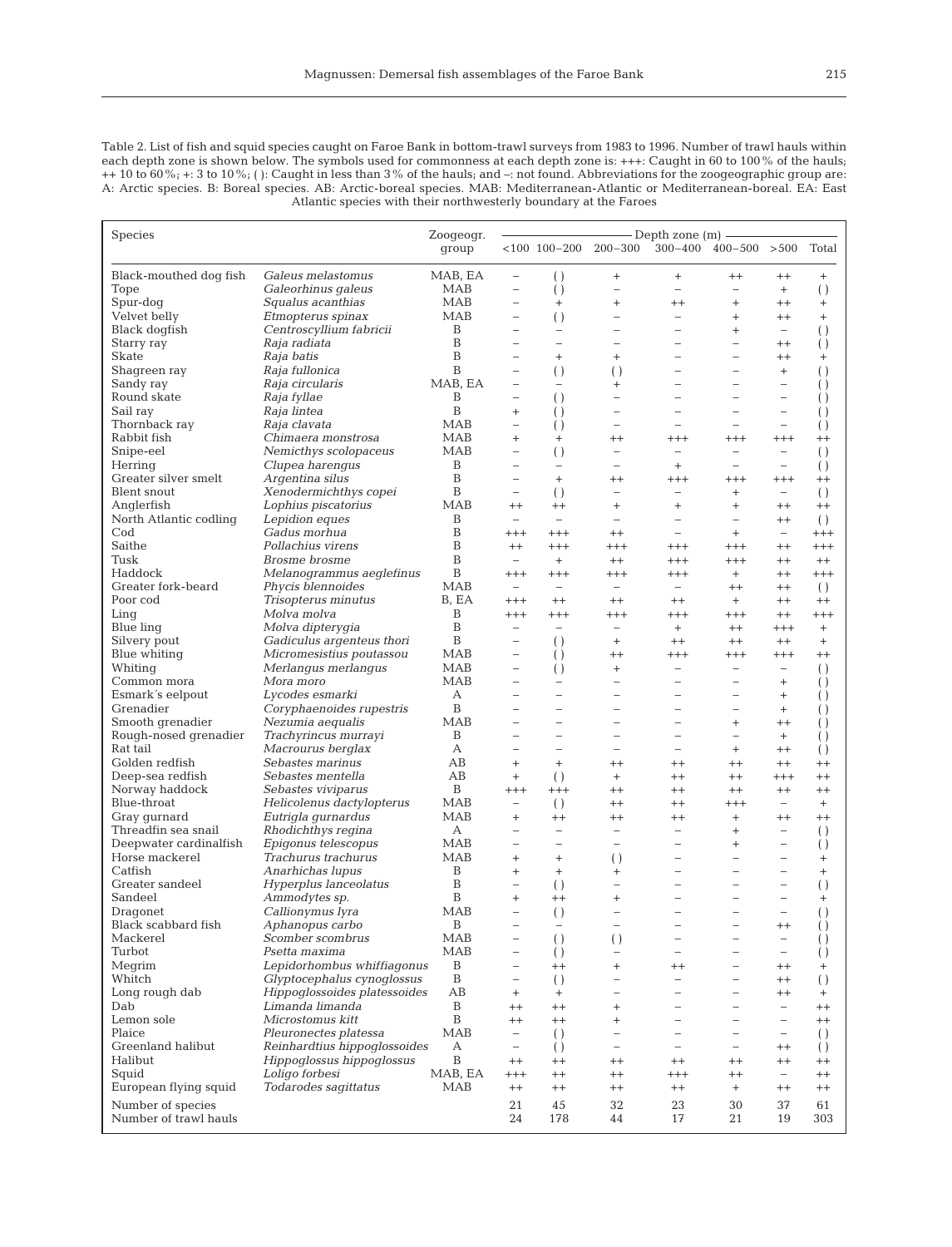Bank area can be written as  $S = 7.42A^{0.1975}$ ,  $R^2 = 0.75$ . In a sampling program of a community, the number of collected species depends on sample size. Because of this, it is more realistic to compare the number of species collected in equal numbers of tows. Based on the first 17 tows at each depth zone, the equation works out to be  $S = 13.85A^{0.0825}$ . In this equation, the correlation coefficient  $r^2$  is only 0.17, which means that only 17% of the number of species present can be explained by the size of the area. It is mainly for the depth zone from 100 to

 $\overline{1}$ 

 $10$ 

Species rank

200 m that the observed number of species (19) is lower than expected (27).

Although the total number of fish and squid species on Faroe Bank is relatively high, only a few species account for most of the fish abundance. The number of species in each of the 6 depth zones varies between 21 and 45 (Table 2), but of these, 4 of the most common species make up 61 to 88% of the total abundance and 67 to 94% of the total biomass (Fig. 4). Only a small number of the species are of commercial importance.



100

weight and number of fish caught in bottom surveys on the Faroe Bank from 1983 to 1996. Species with the highest ranks are listed in the box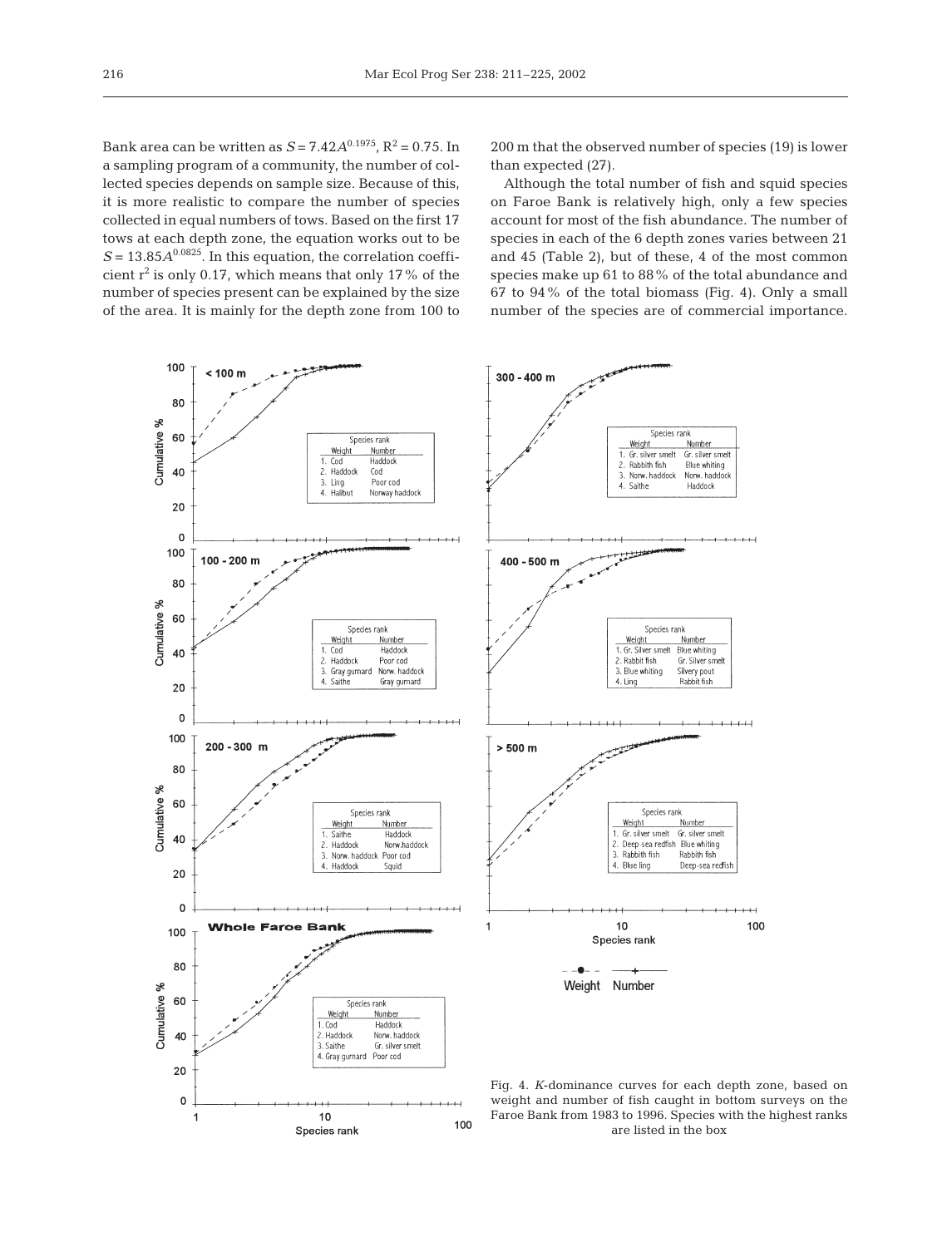The 12 species listed in Fig. 5 constitute 94% of the total annual catches, which on average has been on 11 717 t  $yr^{-1}$  during the investigated period.

### **Biomass spectra**

The size structure of each of the fish assemblages on Faroe Bank is shown in Fig. 6. Average body weight of fish decreases gradually with depth down to 500 m when it again increases. At depth shallower than 100 m, average body weight of the fish was 5079 g  $(2^{12.31})$ and in the depth zone 100 to 200 m it was 3708 g  $(2^{11.36})$ . The dominant fish species here were cod and haddock, which make up 55 and 29% of the biomass at depths shallower than 100 m and 42 and 24% in the depth zone 100 to 200 m, respectively (Fig. 4). The average size of cod was the same in both of this depth zones, namely, 81 cm and 6.4 kg. Haddock size, on the other hand, decreased with depth. At depth shallower than 100 m, the average size of haddock was 48 cm and 1000 g whereas it was 32 cm and 271 g in the depth zone of 100 to 200 m. In deeper water other species become more predominant. In the depth zone of 400 to 500 m, the biomass consist mainly of great silver smelt  $(43\%)$ , rabbit fish  $(23\%)$  and blue whiting  $(9\%)$ (Fig. 4), which had the average size of 39 cm and 622 g, 70 cm and 2700 g and 23 cm and 75 g, respectively.

## **Geographic distribution of the species**

The geographic distribution maps of the most common species on Faroe Bank are presented in Appendices 1, 2 & 3 ([www.int-res.com/journals/suppl/](http://www.int-res.com/journals/suppl/magnussen_appendices.pdf) [magnussen\\_appendices.pdf](http://www.int-res.com/journals/suppl/magnussen_appendices.pdf)). The highest departures from a homogeneous geographic distribution were

found for blue whiting, Norway haddock, halibut and rabbit fish, which all were most common in Main Area B (Appendices 1 & 2), but none of the test values was significant ( $p = 0.059$  to 0.065). For 3 of the species, there was a significant difference in the frequency of occurrence between the south and north areas ( $p < 0.05$ ): Norway haddock and halibut were most common in the southern area whereas haddock was most common in the northern area (Appendix 1). Testing the eastwest component in the distribution, significant differences ( $p < 0.01$ ) were found for 3 of the species: blue whiting, silvery pout and rabbit fish were all most common on the west side of Faroe Bank (Appendices 2 & 3).

#### **Fish assemblages**

Based on cluster analyses, the fish fauna on the Faroe Bank falls into 3 assemblages: a shallow, a deeper and an intermediate assemblage in-between (Fig. 7). The shallow assemblage is geographically located on the middle of the bank bounded by the 200 m depth contour. Most of this assemblage is in the Main Area A. The shallow assemblage is split up into 2 sub-groups: One in the northeastern part of the area consisting mainly of cod, and another group in the southwestern part represented by the remaining species. For the intermediate and deep assemblages, no systematic pattern in geographic distribution was found.

#### **Preferred depth**

The parameter explaining most of the spatial distribution of the fish assemblages on Faroe Bank is depth (Fig. 8) and the depth range is fairly consistent with results from the cluster analysis (Fig. 7).



Fig. 5. Mean + SE of annual commercial landings of fish caught on Faroe Bank from 1983 to 1996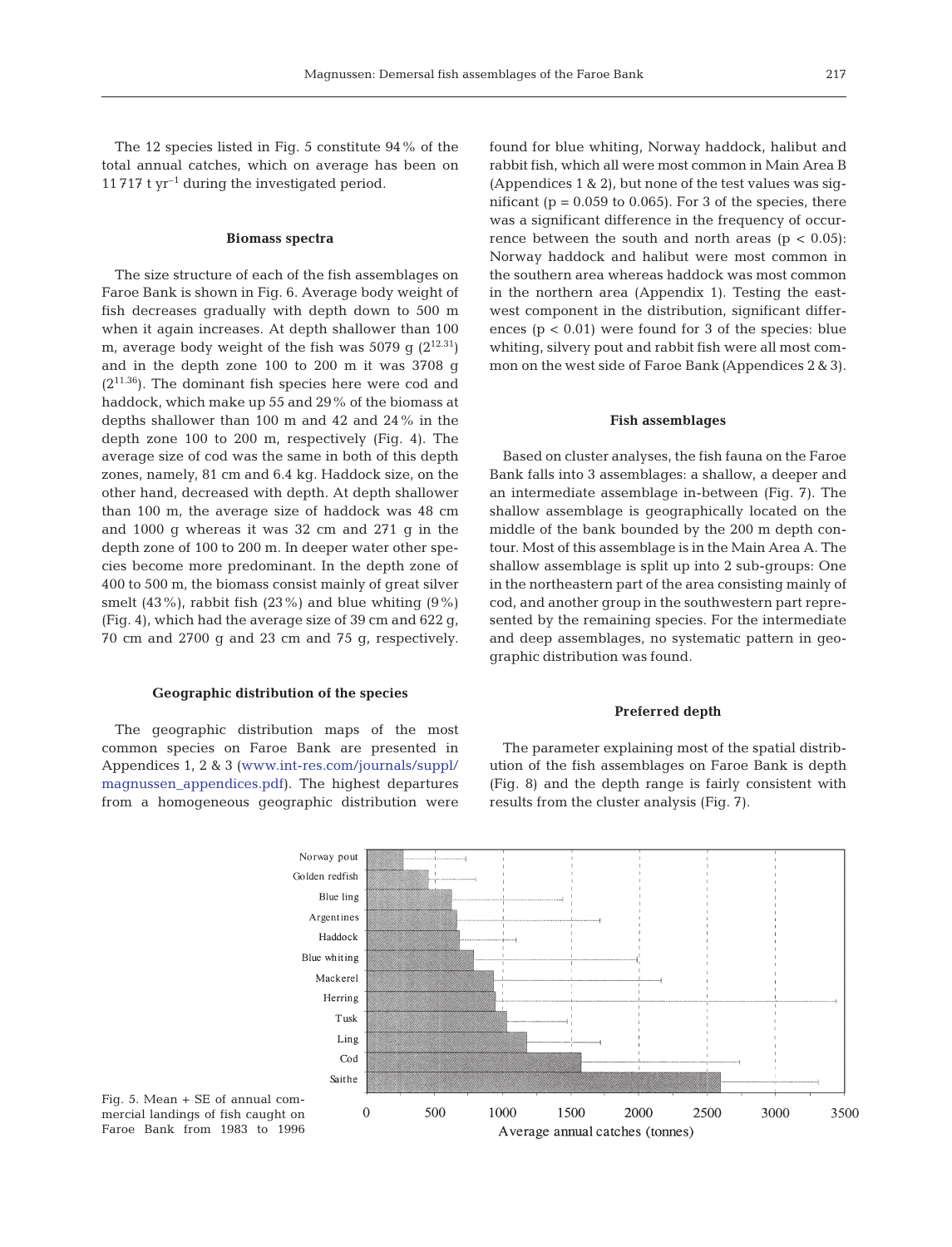





From these results, the shallow, intermediate and deep fish assemblages on the Faroe Bank could be defined as fish living in the depth range between 120 and 210 m, 210 m and 430 m, and 430 and 680 m, respectively. For the intermediate assemblage, the preferred depth is not so well defined as for the 2 other assemblages. From above, the intermediate fauna is overlapped by Norway haddock and golden redfish, which have average depth ranges of 274 and 348 m, respectively. While megrim and anglerfish overlap from below and have average depths ranges of 290 and 295 m, respectively. They are also the 2 species with the highest SD with depth. Neither silvery pout nor spur-dog fit these depth classifications well.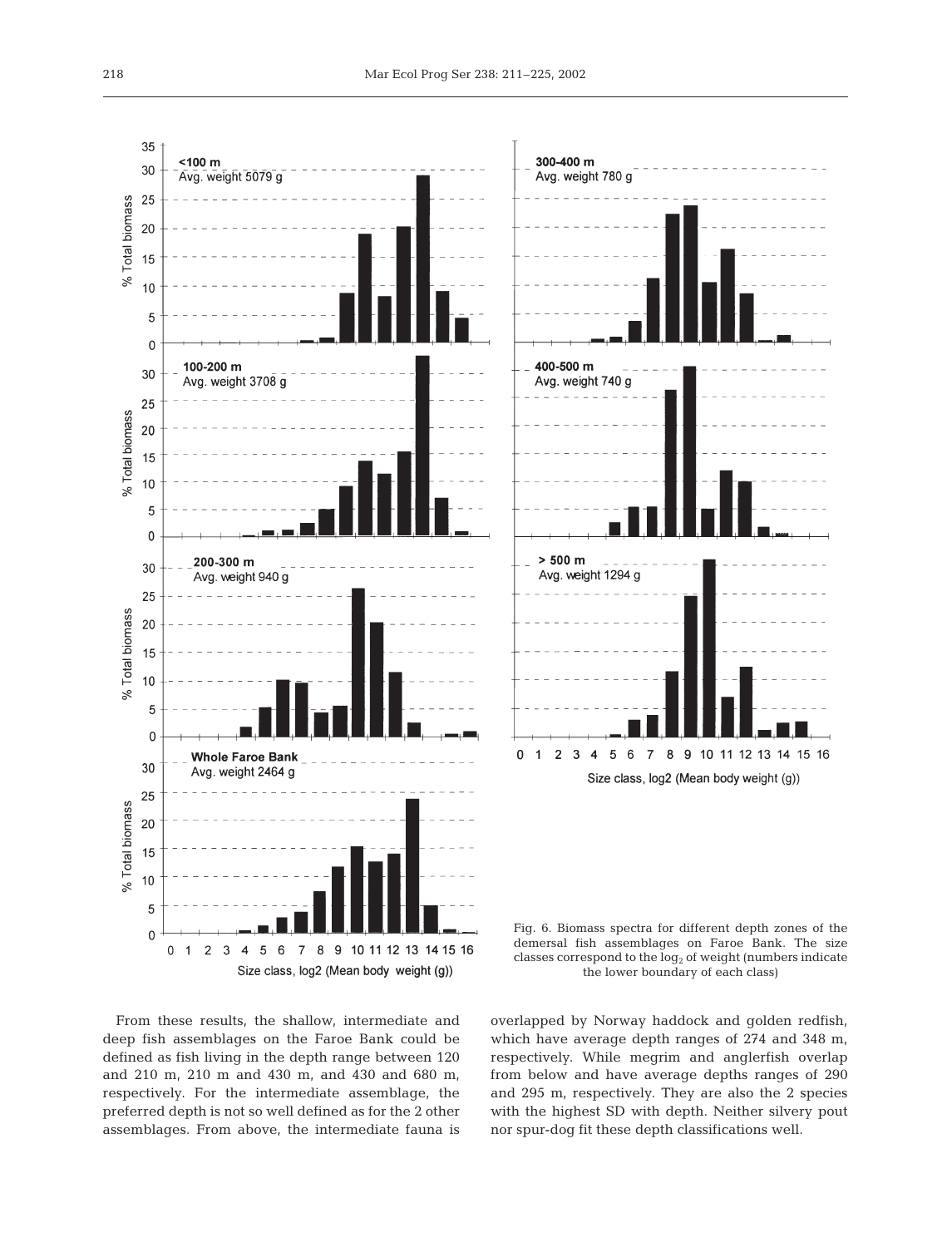

8. Preferred depth for demersal fish on Faroe Bank. Weighted average depth ± SD. S refers to species of belonging the shallow fauna, I of the intermediate fauna and D of the deep fauna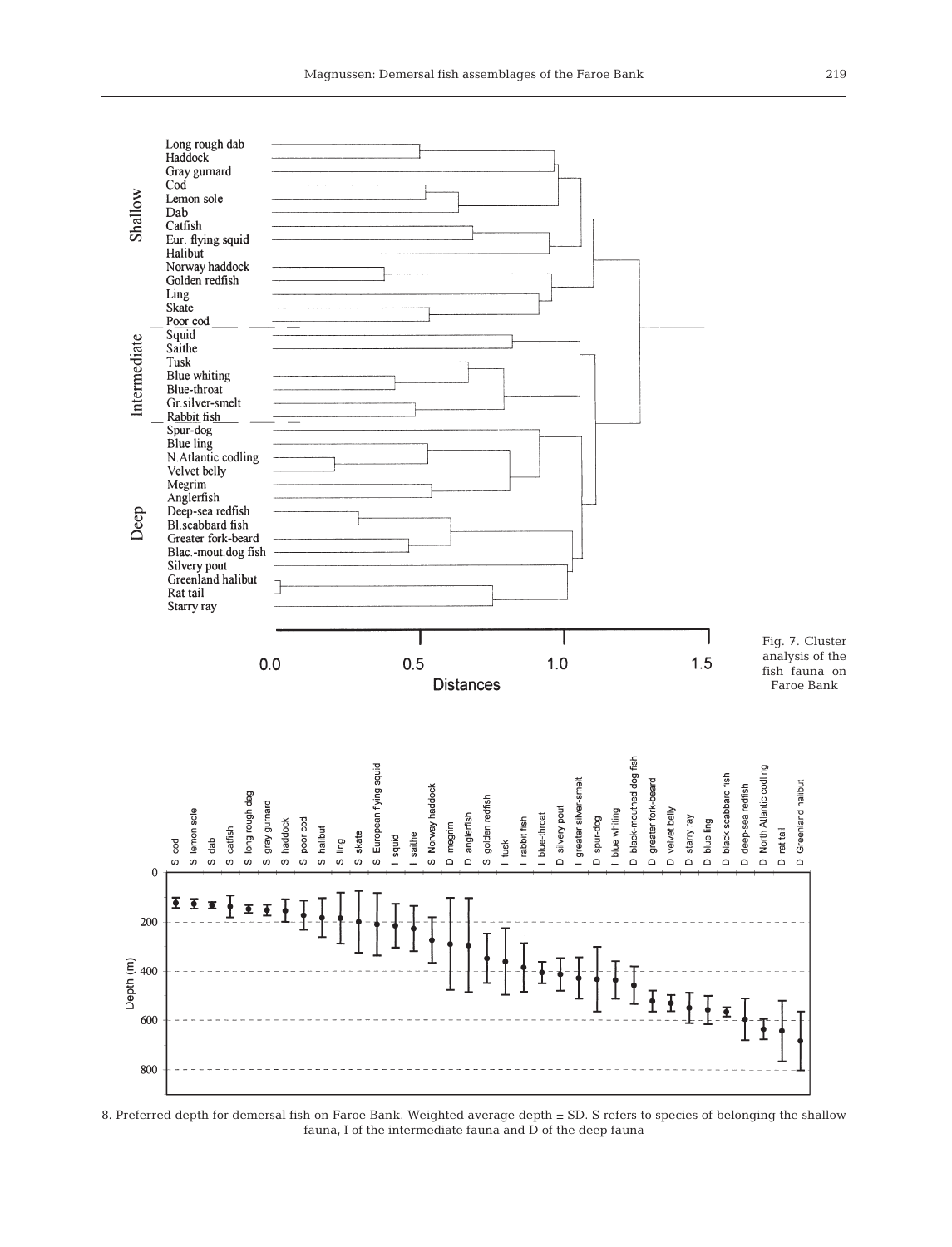

Fig. 9. Geographic pattern of Shannon species diversity (A) and evenness (B) indices for the demersal fish fauna on Faroe Bank

#### **Species diversity and evenness**

The average Shannon species diversity index per square varies between 0.177 and 2.104 (Fig. 9). Even with this high range, the difference in diversity indices among the 5 main areas was significant  $(p = 0.042)$ . The highest species diversity was found toward the southwest side of Faroe Bank (Main Area B: median = 1.295) and the lowest in the southeast (main Area E:  $median = 0.989$ .

For the southern main area (Main Areas B and E) the median of diversity indices was 1.161 compared to 1.108 for the northern area (Main Areas C and D) but this difference was not significant  $(p = 0.717)$ . For eastern and western area (Main Areas D and E against Areas B and C) there was a significant difference between the diversity values ( $p = 0.007$ ). For the western side, the median was 1.261 and for the eastern side it was 1.035. Discriminating among assemblages, the highest species diversity was found for the deep assemblages (median = 1.492) while for the intermediate and shallow assemblages it was 1.099 and 1.173, respectively; however, these differences were not significant ( $p = 0.185$ ). Based on linear regression, a significant relationship was found between the Shannon index and depth in Main Areas B and C. For Main Area B, the linear equation was: Shannon =  $0.001276 \times$ (Depth) + 0.9850,  $(r^2 = 0.23, p = 0.001)$ , and for Main Area C: Shannon =  $0.001404 \times (Depth) + 0.7536$ , (r<sup>2</sup>=  $0.17$ ,  $p = 0.023$ . For the other main areas, no significant relationship between diversity-index and depth could be detected.

In the evenness index, there were also significant differences between the main areas  $(p = 0.043)$ . Evenness was highest on the central bank (Main Area A:  $median = 0.61$ ; however, the other areas did not differ from each other. The lowest evenness was found in the

southeast area (Main Area E: median  $= 0.47$ ). Comparing the southern area against northern and eastern area against western, no significant differences were found in evenness indices between these areas. Only in 1 area (Main Area A), did evenness change with depth. Here, the lowest values were found on the deep stations. The linear equation for this line is: Evenness =  $-0.00249 \times (Depth) + 0.9118$ ,  $(r^2 = 0.11$ ,  $p < 0.001$ ). There were no significant differences in evenness indices among the shallow, intermediate and deep assemblages ( $p = 0.197$ ), which had median of 0.59, 0.50 and 0.61, respectively. Using clustering techniques no systematic pattern could be identified, neither in species diversity nor evenness.

## **DISCUSSION**

#### **Catches**

Due to the small size of Faroe Bank the total catch of fish is relatively small compared to other ecosystems (Fig. 5). The average annual commercial catch on the bank during the period from 1983 to 1996 was 11 717 t. The commercially most important fish species were saithe, cod, ling and tusk. On average, 56% of the total catches were made up of these key species. However, in some years, the pelagic species blue whiting, herring and mackerel have been present in significant numbers and induced big fluctuations in the total catches. Thus, in 1995 and 1996, these 3 species made up 40 and 47% of the total catches, respectively.

### **Species richness**

The area studied is limited in size and depth range and hence well suited for study. However, the complex hydrography makes direct comparison to other areas difficult. In total, 61 fish species have been caught in the bottom trawl surveys, most of these were demersal (Table 2). The main reason for the low proportion of pelagic species in the survey is that they naturally occur in low numbers on Faroe Bank. Additionally, the survey was designed to sample demersal species. Taking into account the small size of Faroe Bank, it supports relatively many demersal fish species.

On Grand Bank between 29 and 34 species comprised 99.9% of the total catches each year in the spring surveys from 1971 to 1987 (Gomes et al. 1992). In bottom trawl surveys on the Newfoundland continental slope, 39 demersal fish species were reported in the depth range from 204 to 2325 m (Snelgrove & Haedrich 1985). On the Rockall Trough, 66 species were reported at depths from 245 to 2975 m (Gordon &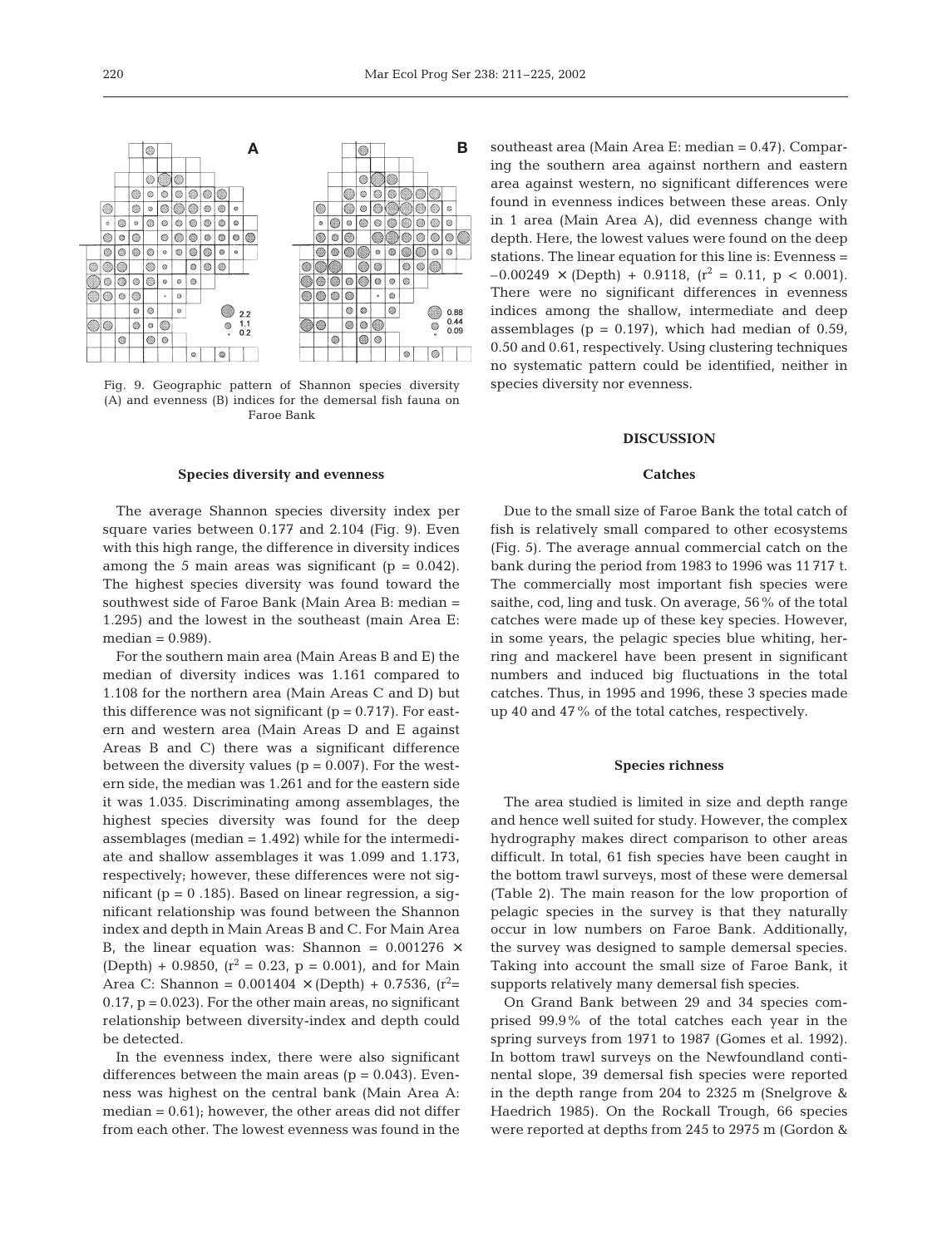Bergstad 1992) and on the slope of the eastern Norwegian Sea, 34 fish species were caught at depths from 430 to 2050 m depth (Bergstad et al. 1999). Compared to neighbouring areas, Iceland has a total of 231 fish species (Jónson 1983) and Greenland has 216 (Nielsen et al. 1992). In fish assemblages, species are not represented equally. Although the Barents Sea has around 140 species of fish, only about 10 of these are very abundant (Livingston & Tjelmeland 2000). In the North Sea, 87 species were caught in English bottom surveys between 1977 and 1986 (Daan et al. 1990); however, this is only a fraction of the total number of fish species in the North Sea, where, according to Knijn et al. (1998), a total of 224 species have been recorded.

The fish fauna on Faroe Bank is similar to that of the North Sea, but there are also differences. Of 63 fish species or species-groups caught in bottom surveys in the northern North Sea from 1977 to 1979, Pope & Knights (1982) had already found 32 of these species in a bottom survey on Faroe Bank in 1971. Of all species found on Faroe Bank only 1, the spotted catfish *Anarhichas minor*, was not found in the northern North Sea. Compared to other neighbouring areas, 23 of 66 fish species on the Rockall Trough (Gordon & Bergasta 1992) and 17 of 34 species on the slope of the eastern Norwegian Sea (Bergstad et al. 1999) were also found on Faroe Bank. In the descriptions of the fish assemblages mentioned above, different fishing gear, depth of fishing and sampling intensities have been used; therefore, results may not be completely comparable.

#### **Change in species composition**

A change in species composition seems to have occurred on Faroe Bank during the last decades. In their description of 'Marine and freshwater fishes' of the Faroe Islands, Joensen & Tåning (1970) described 148 fish species living around the Faroes of which they found only 31 fish species recorded by research ships within the 200 m contour on Faroe Bank. Of these, 8 species were not found in the present bottom surveys (*Argentina sphyraena, Boreogadus esmarki* [synonym *Trisopterus esmarki*], *Molva elongata, Onos* sp., *Gobius* sp., *Chirolophis galerita, Cottus* sp. and *Triglops pingeli)*. In a bottom survey comprising 32 trawl stations with 2 replicates, Jones & Pope (1973) caught 38 species within the 366 m depth contour. Of these, 7 species were not found in the present survey *(Trisopterus esmarki, Anarichas minor, Triglops* sp., *Lycenchelys* sp., *Centrophorus squamosus, Raja naevus* and *Petromyzon marinus)*. Of those species listed above not found in the bottom trawl surveys between 1983 and 1996, *Trisopterus esmarki* was found in later

surveys. The absence of the other species indicates that their distributional range has shifted. This shift may have been minor, since 4 of the species *(Argentina sphyraena, Molva elongata, Gobius* sp. and *Raja naevus)* had, according to Joensen & Tåning (1970), their northwesterly boundary at the Faroes. In the present study, 43 fish species were described within the 200 m depth countour, compared to 31 species in Joensen & Tåning (1970) in the same depth range. Differences in sampling make it difficult to connect the finding of these 12 new species to possible changes in the Faroe Bank ecosystem during this period. However, most of the new species are not common. Thus, they can in most cases probably be related to the higher sampling intensity in the present study; however, 2 of the species, namely *Trisopterus minutus* and *Molva molva*, which are common in this study, are not in the former list of species on Faroe Bank. This must be a mistake, because in the text (p 102 and 116) they are mentioned to be common on the bank. Joensen & Tåning (1970) did not mention *Argentina silus* and *Chimaera monstrosa* as part of the Faroe Bank fish fauna, but in the present study they were caught in 6.4 and 5.9%, respectively, of the 202 tows shallower than 200 m. *Todarodes sagittatus* was not caught in Jones & Pope's (1973) investigation, but in the present study, they were caught in 28% of the 259 tows shallower than 366 m.

## **Species-area relationship**

In this paper, the species-area relationship has been introduced to marine fish species community (Fig. 3). Species richness in an ecosystem depends on many factors. One factor is size of the ecosystem. Larger ecosystems normally have more species. Area in itself may not be the primary factor affecting species diversity in most situations, but it presumably operates indirectly by increasing the variety of available habitats. For Faroe Bank, only 17% of its species richness could be explained by size of the area alone. The area dependence of species richness in an ecosystem can be expressed by the *Z*-value in the island biogeography equation (Pianka 1988). For the Faroe Bank area, the *Z*-value in the species-area equation was 0.1975 when calculations were based on all tows and 0.0825 when based on the first 17 tows in each depth zone. No references have been found on *Z*-values for marine fish communities, but for various mainland terrestrial ecosystems the *Z*-value generally ranges from 0.12 to 0.17 (Pianka 1988). In freshwater communities, the *Z*-value of fish in rivers is generally in the order of 0.24 to 0.55 and for lakes 0.15 to 0.35 (Wootton 1990).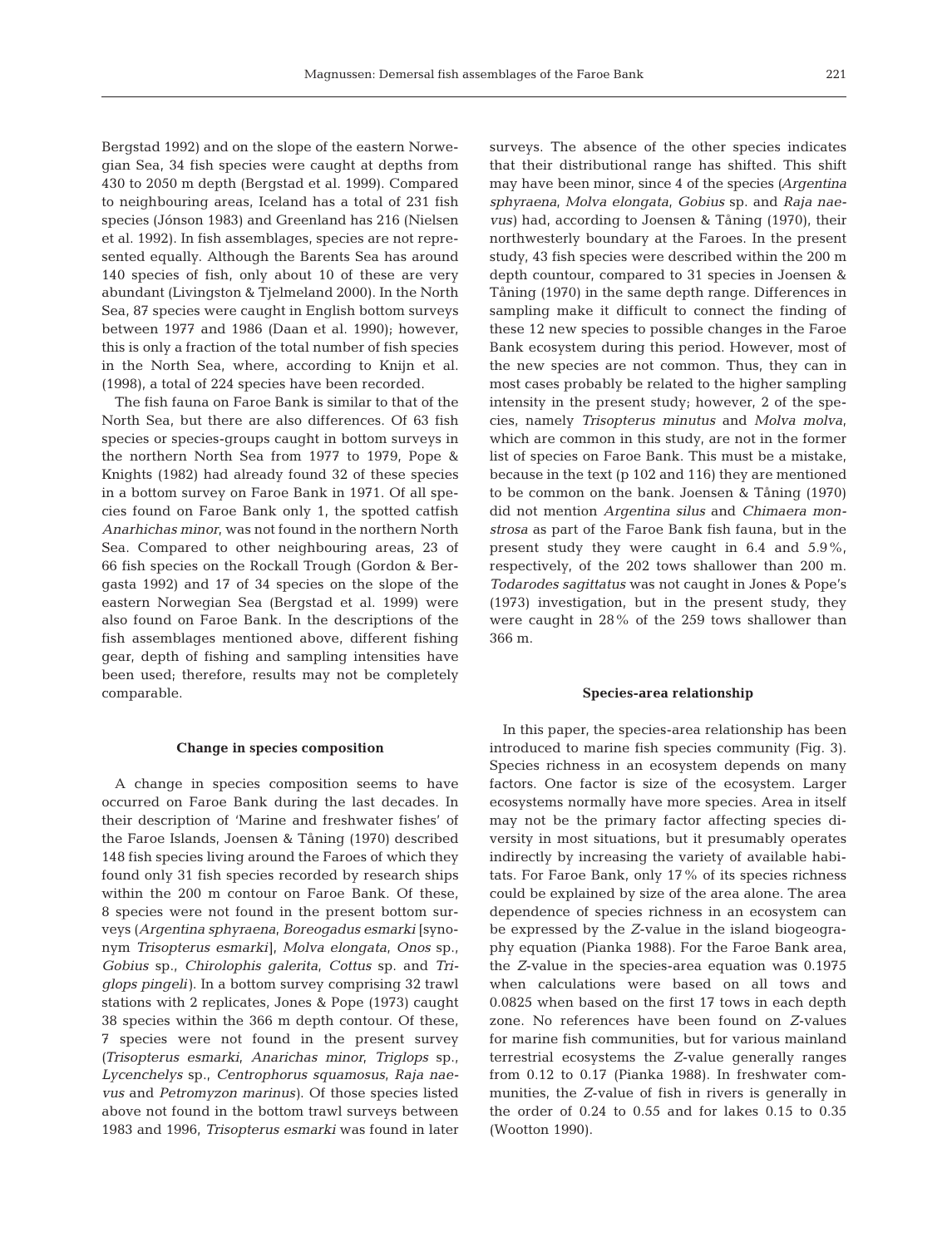#### **Biomass spectra**

A useful tool to describe fish communities is the analysis of size spectra (Fig. 6). This method is based on how individuals are distributed among size classes, irrespective of species identity. The fish assemblages on Faroe Bank are characterised by large fish. On the shallowest part of the bank, the average size was 5079  $\alpha$  (2<sup>12.31</sup>) and as we descended deeper, the average size of fish decreased. This is a consequence of replacement of the dominant large and mediumsized cod and haddock by smaller species (Fig. 4). A 'smaller-deeper' trend has also been demonstrated in other fish assemblages (Stefanescu et al. 1992), but this size reduction is not a rule and the opposite has also been seen (Marrett & Haedrich 1997). For the biomass spectra, both shape and location is depth-dependent. For fish assemblages in the Benguela system off Namibia, Macpherson & Gordoa (1996) found the biomass spectrum to be related to productivity in the area. In the most productive area, the abundance of the smallest size classes was extremely high and clearly decreased in the bigger size classes, whereas in less productive areas the biomass tended to increase, or at least remain constant over the size spectrum.

Comparing biomass spectra is rather difficult, because often different methods and analyses have been used. Marrett & Haedrich (1997) presented biomass spectra for the deep fish assemblages on the Newfoundland Shelf in the same way as done here. They found that in 1981 the size class  $2^{11}$  (2048 g) was dominating but species and size composition in 1991 shifted the peak to a smaller size class of fish  $(2^9, 512, g)$ . Another way to analyse biomass spectra is to compare the slope of the line resulting from plotting log numbers of fish against fish size. Pope & Knights (1982a) did this for Faroe Bank and the North Sea. They found the slope of the size spectrum for the North Sea to be steeper than on Faroe Bank. In the North Sea, 50% of the fish were smaller than 30 cm while the corresponding length for Faroe Bank was 70 cm. Possible explanations are the high growth rates of fish which have been established for some species (Ursin 1984) and the lower fishing intensity on Faroe Bank (Jones 1962). When modelling size spectra of fish assemblages, Gislason & Rice (1996) found that the slope decreased when the fish grew faster, whereas an increase in fishing intensity resulted in a steeper slope. On Faroe Bank, 13 of 14 species investigated had intermediate or accelerated growth rates (Magnussen unpubl.). Although catch statistics have been established for Faroe Bank (Fig. 5), no stock assessment has been performed for the area. Because of this, no figures on fishing mortality *(F)* are available; however, it is my impression that it is low compared to other areas such as the North Sea (Cook et al. 2000).

## **Biogeography on the bank**

The complex hydrographic situation with both warm and cold water masses joining on either side of Faroe Bank does not seem to have any major influence on the biogeography of the demersal fish assemblages on the bank. The fish assemblages are mainly boreal, but the occurrence of Arctic as well as Mediterranean species bears witness to the composite nature of the area. Although Faroe Bank is a small area, the seabed conditions are not homogeneous (Fig. 1). This may influence the geographic distribution of the fish species, some of which are more common in some areas and are in some cases restricted to a limited area of the bank. Only 6 species show significant differences in the geographic distribution patterns between areas. This was most evident for silvery pout, which was restricted to the western side of the Faroe Bank (Appendix 3; [www.int-res.com/journals/suppl/magnussen\\_](http://www.int-res.com/journals/suppl/magnussen_appendices.pdf) [appendices.pdf](http://www.int-res.com/journals/suppl/magnussen_appendices.pdf)), a change in distribution pattern compared to the findings by Jones & Pope (1973). They found the highest abundance in the same area as reported here, but they also found small concentrations of silvery pout on the eastern side of the bank, which was not found in present study. Additionally, the frequency of occurrence for blue whiting and rabbitfish was higher on the western side of the bank (Appendix 2). Norway haddock and halibut preferred the southern part of the bank whereas haddock was more common in the northern area (Appendix 2). In defining fish assemblages, hydrographic factors are important, but these factors do not seem to explain why some species are more common or restricted to specific areas of Faroe Bank. Neither could these distribution patterns be related to specific zoogeographical groupings. The inhomogeneous distribution in geographic patterns for some of the species are therefore probably related to seabed conditions, but hydrographic conditions and depth may also be important.

#### **Fish assemblages**

As found in similar studies (Gomes et al. 1995), depth was consistently associated with a significant proportion of the variation of the fish on Faroe Bank. Three fish assemblages were distinguished (Fig. 7), each closely associated to bottom depth. Only the shallow fish assemblages could further be subdivided into a northern and a southern sub-group. For the other fish assemblages, there were no unambiguous patterns in geographic distributions. In other areas, e.g. Denmark Strait and Irminger Sea (Haedrich & Krefft 1978) and on the slope of the eastern Norwegian Sea (Bergstad et al. 1999), separate fish assemblages were identified,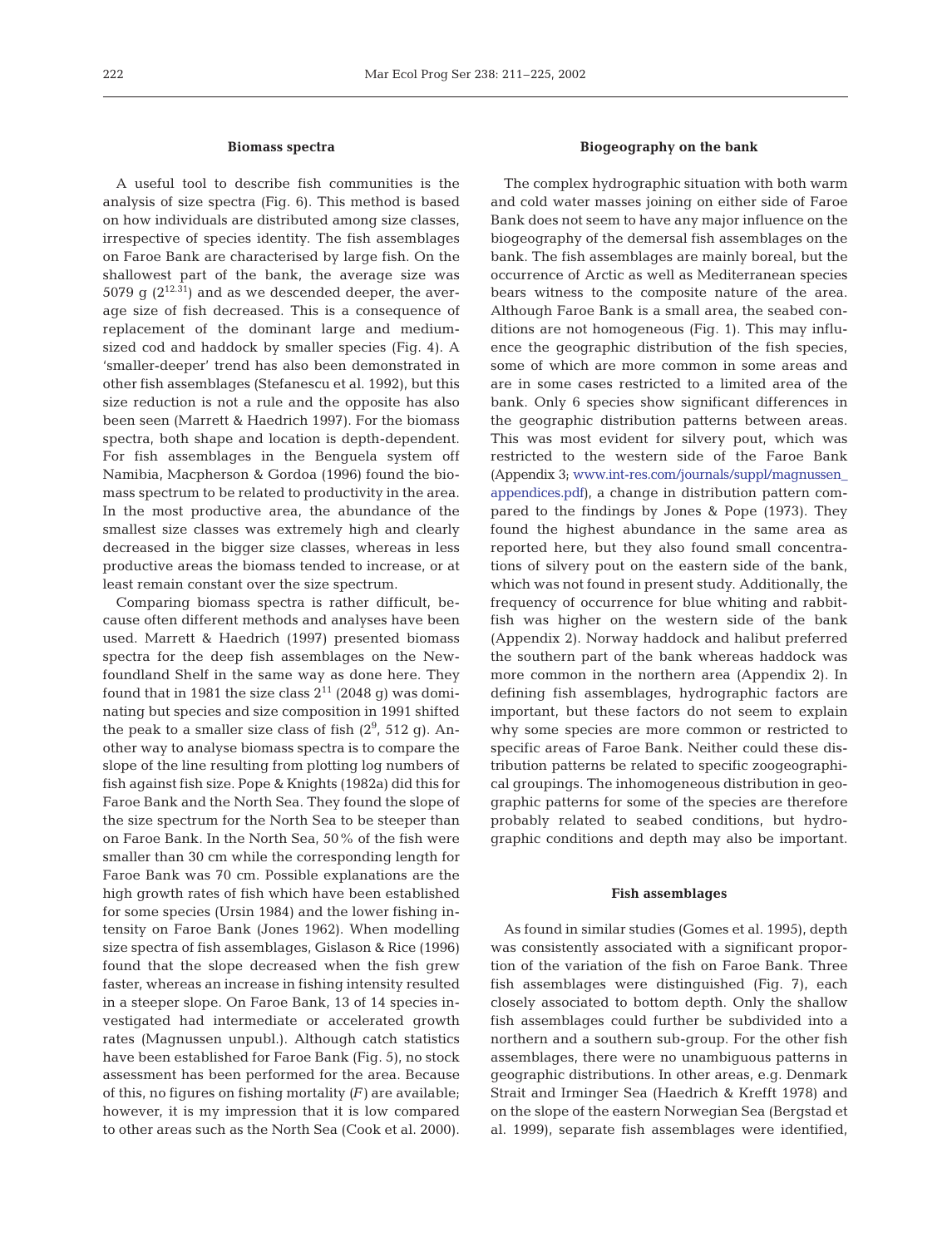each characterised by specific depth, temperature and species composition. On Faroe Bank, the identification of assemblages was not always so clear. The structure of the cluster was not always so well defined and has relative many intermediate-scale linkages, indicating more gradual changes in species composition. This was also confirmed by the preferred depth for the fish species (Fig. 8), which shows a shallow and a deep assemblage, each with relatively modest variance in depth distribution, and an intermediate assemblage of species with broad and overlapping depth ranges. This pattern is probably explained by the homogeneous hydrographical conditions on the bank. The boundaries of fish assemblages may shift as environmental conditions change. This has been seen e.g. on the northeast Newfoundland/Labrador Shelf (Gomes et al. 1995). On the southern and southeastern parts of the Faroe Bank, cold water of Faroe Shetland Channel deep overflow sometimes penetrates this area (Ellett 1998). This penetration is temporary and spatially heterogeneous. It may also influence the composition of the fauna living on the bottom in these areas. Greenland halibut, which is a cold water species, was caught here. Because the aim of the present study was to give an overview of the fish assemblages on Faroe Bank, analyses are based on average values for the period from 1983 to 1996 from February to May. Therefore, possible spatial and temporal variability are not apparent.

#### **Preferred depth**

As shown in the cluster analysis, no distinct communities could be found for the fish fauna on Faroe Bank.. Most of the species on the bank have a narrow depth range (Fig. 8). Scott (1982) described depth preferences for fish living on the Scotian Shelf. Ten of these species also occur on Faroe Bank, and a comparison shows that all species prefer a greater depth at Faroe Bank; the species depth successions are similar, except for spur-dog, starry ray and Greenland halibut which have preferred depths of 433, 549 and 683 m on Faroe Bank compared to 144, 105 and 217 m on the Scotian Shelf. For most fish species, depth range increases as the fish grow (Macpherson & Duarte 1985, Swain 1993, Hanson 1996, Uiblein et al. 1996). Because of this, geographic distribution patterns also will change as the fish grow, but this factor has not been taken into account in the present analysis.

## **Species diversity**

The species diversity index for the demersal fish fauna is low on Faroe Bank compared to other areas (Fig. 9A). The median of the Shannon index for the fish assemblages on Faroe Bank is 1.165. For the English inshore demersal fish assemblages, Rogers & Millner (1996) found the Shannon diversity index to range between 1.58 and 1.93. For the fish assemblage off Newfoundland, Snelgrove & Haedrich (1985) found the Shannon index to be 1.5, for both depth ranges of 200 to 1475 m and 1712 to 2335 m. In the Denmark Strait and Irminger Sea, Headrich & Krefft (1978) found species diversity to be in the range of 1.6 to 2.1. Because the Shannon species diversity index is sampling-dependent, comparison between investigations is not straightforward. The results will be influenced by type of gear used and tow duration; moreover it will also depend on whether the calculations are based on individual hauls or pooled data.

On Faroe Bank, the highest species diversity was found in Main Area B, which has the most gradual slope, more heterogeneous bottom conditions and hence more species. This area has an influx of nutrient-rich water masses (Gaard et al. 1993), which facilitate primary production. Increased productivity leads to higher species diversity (Begon et al. 1996). The lowest species diversity was found in Main Area E; this area has a steep slope and a uniform seabed. This, together with the hydrographic conditions with cold water on greater depths, may be a reason for the low species diversity in this area. The median for the evenness index was 0.581 for the whole of Faroe Bank (Fig. 9B). This is in the same order of magnitude as has been found for other similar ecosystem. For the Denmark Strait and Irminger Sea, Haedrich & Krefft (1978) found evenness to vary between 0.49 and 0.78 and for the English inshore demersal fish assemblages it was between 0.47 and 0.51 (Rogers & Millner 1996).

Species diversity increased with depth in 2 of the main areas (B and C) on the Faroe Bank whereas the evenness index declined with depth in 1 of the main areas (A). A change in species diversity and evenness indices by depth is common in marine ecology (Gage & Tyler 1991). For the fish assemblages off Newfoundland, Snelgrove & Haedrich (1985) found evenness to be 0.4 in the depth range of 200 to 1475 m and 0.7 in the depth range of 1712 to 2335 m. In the fish assemblages Southeast of New Zealand, McClathchie et al*.* (1997) found species richness and Shannon species diversity and evenness to increase with depth.

In a community, species diversity can also be described using a rank-abundance plot (Magurran 1988). When plotting the most abundant species first, then the next commonest and so on, for each of the 6 depth zones, the plot for the shallowest depth has the most geometric shape. As the depth increases, the shape of the lines fits better with the broken stick model. In a rank-abundance plot, fitting the geometric series, there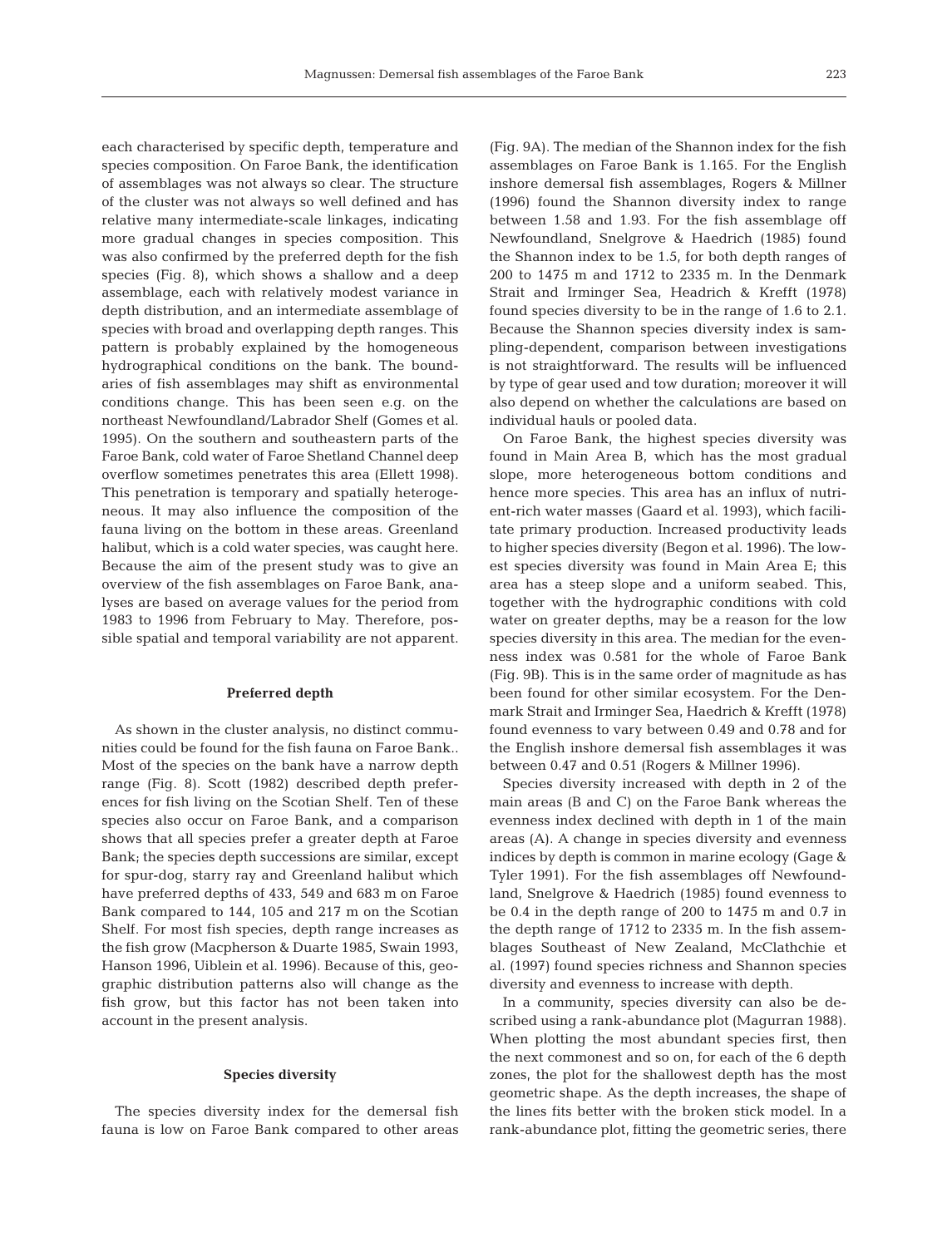are few dominant and many rare species while the broken stick model is characterised by a more equal abundance of species. Based on this, a community where the broken stick model applies has a higher evenness index than if the geometric series is the best fit (Magurran 1988). This also seems partly to be true for the Faroe Bank fish assemblages, where the highest evenness index (0.61) was found in the shallowest area (Main Area A).

The present study has shown that although Faroe Bank is a small area, its species richness is high, but only a few species make up most of the abundance and biomass. The fish assemblages on Faroe Bank are mainly boreal. During the last decades, some fish species have disappeared from the bank, whereas new ones have immigrated. The fish species are not evenly distributed, neither horizontally nor vertically. Additionally, the complex hydrographic conditions with mixed water masses on the slope of the bank have no major influence on the biogeography of the demersal fish assemblages, where the water masses are relatively homogeneous. Species diversity for the demersal fish assemblages is low on Faroe Bank as compared to other areas.

*Acknowledgements.* I thank my colleagues for support in practical work and Professor Dr. A. Nørrevang and Dr. E. Gaard for critical reading of former versions of the manuscript. I am especially grateful to Professor Henrik Gislason, Danish Institute for Fisheries and Marine Research and Dr. J. Rice for a lot of good advice and critical reading of the manuscript.

## LITERATURE CITED

- Begon M, Harper JL, Townsend CR (1996) Ecology. Blackwell Scientific Publications, Oxford
- Bergstad OA, Bjelland O, Goyke AP (1999) Fish communities on the slope of eastern Norwegian Sea. Sarsia 84:67–78
- Cook RM, Sinclair A, Stefansson G (2000) Potential collapse of North Sea cod stocks. Nature 385:521–522
- Coull KA, Jermyn AS, Newton AW, Henderson GI, Hall WB (1989) Length/weight relationships for 88 species of fish encountered in the North East Atlantic. Scottish Fisheries Research Report, No. 43. Department of Agriculture and Fisheries for Scotland, Aberdeen, p 1–79
- Daan N, Bromley PJ, Hislop JRG, Nielsen NA (1990) Ecology of North Sea fish. Neth J Sea Res 26:343–346
- Dahle G (1995) Genetic structure of the North-East Atlantic cod *(Gadus morhua* L.), an appraisal of different molecular techniques. University of Bergen, Department of Fisheries and Marine Biology
- Ellett (1998) Norwegian Sea deep water overflow across the Wyville-Thomson Ridge during 1987–88. In: Hansen B, Østerhus S (eds) North Atlantic — Norwegian Sea exchanges: The ICES NANSEN Project, No. 225. ICES, Copenhagen, p 195–205
- Fjallstein I, Magnussen E (1996) Growth of Atlantic cod *(Gadus morhua* L.) of Faroe Bank strain and Faroe Plateau strain in captivity. ICES-CM F:1–16

Frederiksen R, Jensen A, Westerberg H (1992) The distribu-

tion of the scleractinian coral *Lophelia pertusa* around the Faroe Islands and the relation to internal tidal mixing. Sarsia 77:157–171

- Gaard E, Mortensen H (1993) Phyto- and zooplankton communities on the Faroe Bank and their relations to the physical and chemical environment. ICES-CM L:1–17
- Gage JD, Tyler PA (1991) Deep sea biology—a natural history of organisms at the deep-sea floor. Cambridge Univ Press, Cambridge
- Gislason H, Helgason T (1985) Species interaction in assessment of fish stocks with special application to the North Sea. Dana 5:1–44
- Gislason H, Rice J (1996) Modelling the effect of changes in fishing effort on the size and diversity spectra of exploited fish assemblages. ICES CM Mini:1–7
- Gomes MC, Haedrich RL, Rice J (1992) Biogeography of groundfish assemblages on the Grand Bank. J Northwest Atl Fish Sci 14:13–27
- Gomes MC, Haedrich RL, Villagareia MG (1995) Spatial and temporal changes in the groundfish assemblages on the north-east Newfoundland/Labrador Shelf, north-west Atlantic, 1978–1991. Fish Oceanogr 4:85–101
- Gordon JDM, Bergstad OA (1992) Species composition of demersal fish in the Rockall Trough, North-Eastern Atlantic, as determined by different trawls. J Mar Biol Assoc 72: 213–230
- Greenstreet SPR, Hall SJ (1996) Fishing and the ground-fish assemblage structure in the north-western North Sea: An analysis of long-term and spatial trend. J Anim Ecol 65: 577–598
- Haedrich RL, Krefft G (1978) Distribution of bottom fishes in the Denmark Strait and Irminger Sea. Deep-Sea Res 25: 705–720
- Hall SJ (1999) The effects of fishing on marine ecosystems and communities. Blackwell, Oxford
- Hansen B (1985) The circulation of the northern part of the Northeast Atlantic. Rit Fiskideildar 9:110–126
- Hansen B, Kristiansen R (1999) Variation of the Faroe Bank Channel overflow. Rit Fiskideildar 16:13–22
- Hansen B, Østerhus S (2000) North Atlantic Nordic Seas Exchanges. Prog Oceanogr 45:109–208
- Hansen B, Meldrum D, Ellett D (1991) Satellite-tracked drogue paths over Faroe Bank and the Faroe-Iceland Ridge. ICES CM C:1–14
- Hanson JM (1996) Seasonal distribution of juvenile Atlantic cod in the southern Gulf of St Lawrence. J Fish Biol 49: 1138–1152
- Jennings S, Kaiser MJ (1998) The effects of fishing on marine ecosystems. Adv Mar Biol 34:201–352
- Joensen H, Steingrund P, Fjallstein I, Grahl-Nielsen O (2000) Discrimination between two reared stocks of cod *(Gadus morhua)* from the Faroe Islands by chemometry of fatty acid composition in the heart tissue. Mar Biol 136:573–580
- Joensen JS (1956) Tagging experiments of cod West of Suduroy in 1952 (Merking av toski vestan fyri Suðuroy í 1952). Fróðskaparrit 5:25-97
- Joensen JS, Tåning ÅV (1970) Marine and freshwater fishes. In: Spærck R, Tuxen SL (eds) The zoology of the Faroes, Book 3. Høst, Copenhagen
- Jones BW (1966) The cod and the cod fishery at Faroe. Her Majesty's Stationary Office, London
- Jones BW, Pope JG (1973) A groundfish survey of Faroe Bank. ICNAF Research Bulletin 10:53–61
- Jones R (1962) Haddock bionomic. II. The growth of haddock in the North Sea and at Faroe. Mar Res 2:1–19
- Jónson G (1983) Icelandic fishes (Íslenskir fiskar) (in Icelandic). Fjølvaútgáfan, Reykjavík